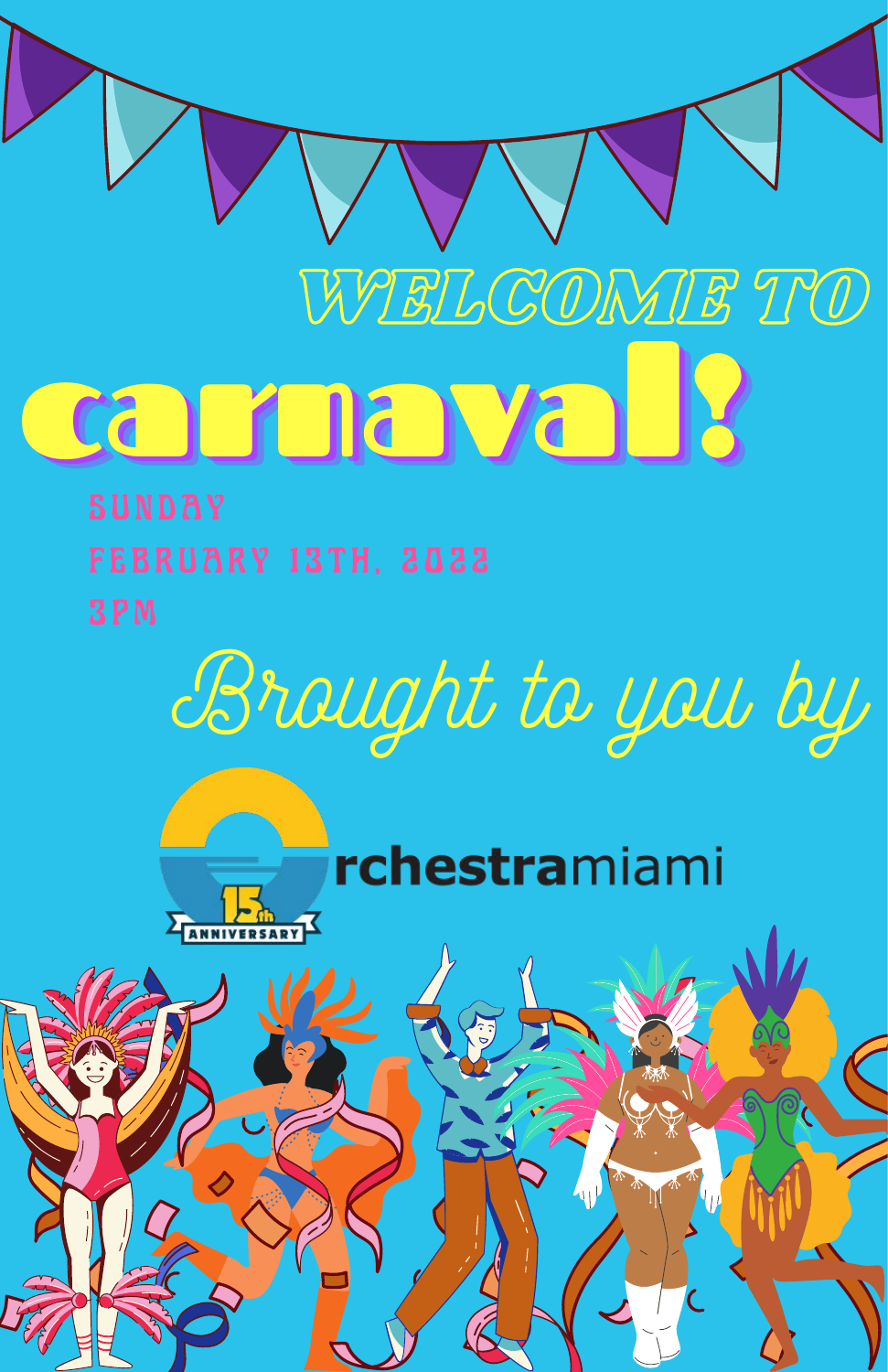

Happy Carnival!

Welcome to Carnaval! We are so excited to share in this wonderful Brazilian tradition of dance, music, and fun. Our special guests come from Brazil, and have been performing for audiences all over South Florida since 1999. Your performers are dancers, Capoeira artists, and wonderful percussionists. So wear your most festive outfit, brush up on your Portuguese, and join us for an afternoon of Carnival-level fun!

As always, we appreciate your support for Orchestra Miami. It is our priority to teach people about all music, including music from around the world which is not always performed in the concert hall. Our Nicklaus Children's Hospital Family Fun Series is the perfect place to introduce your kids to music of all cultures and your support for this concert is a step forward for us at Orchestra Miami!

If you'd like any more information about our concerts, our mission, or about where to find us on social media, please visit our website orchestramiami.org, or by [clicking here.](https://www.orchestramiami.org/) We appreciate the support and your dedication to our orchestra and our wonderful cause!

Enjoy Carnival! Elaine Rinaldi, Founder and Artistic Director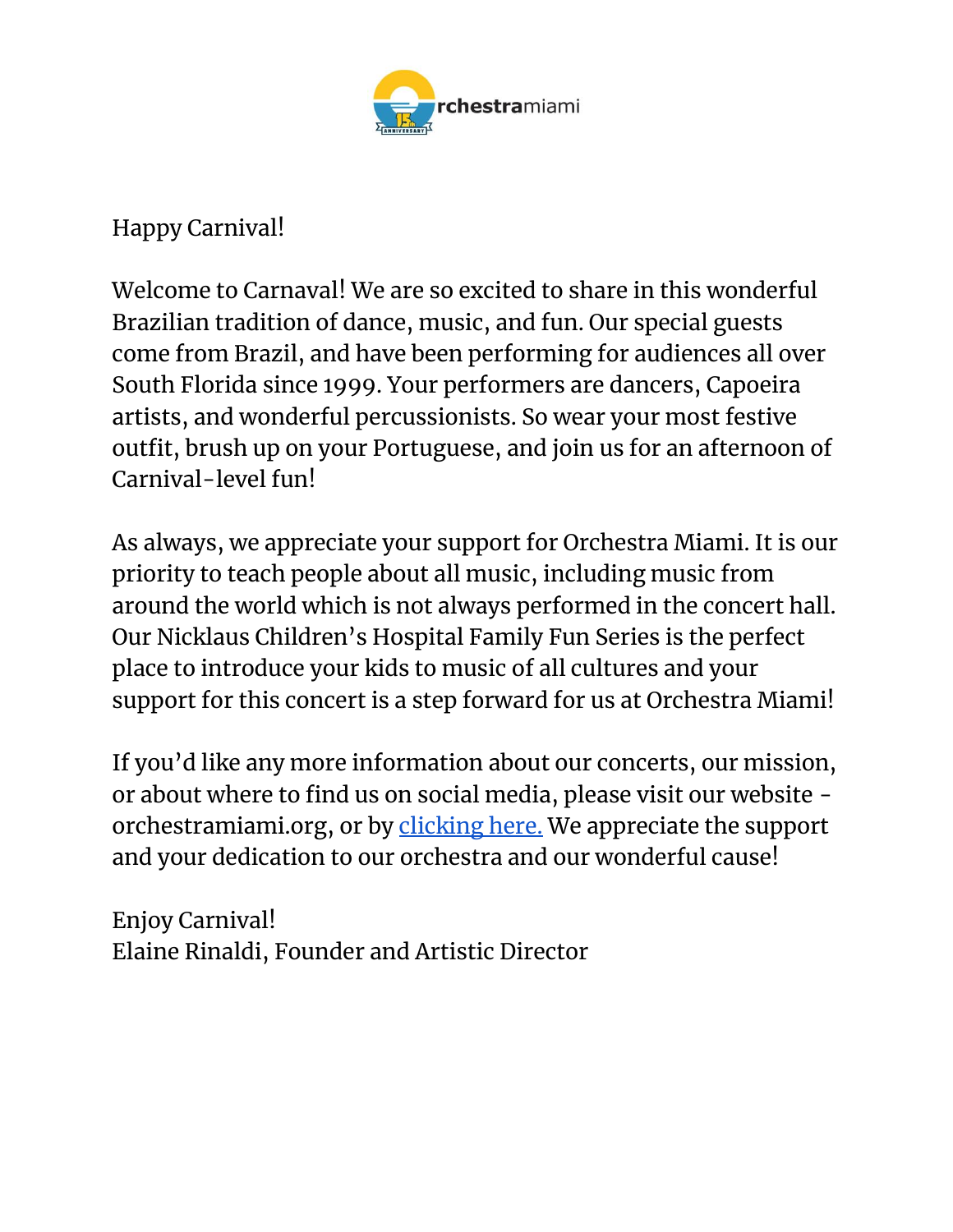

### **What is Carnival?**

Brazilian Carnival is a celebration of parades and festivals that happen to signal the Catholic tradition of Lent, on the Friday before Ash Wednesday. These festivals are held in places all over Brazil, but the most popular one happens in a city in Brazil called Rio De Janeiro. Carnival requires floats, dancers, musicians, really elaborate costumes (see below), and an excited audience.

Dancers and workers of Carnival are recruited from places called "**Samba Schools**," in which representatives of each neighborhood helps to build arenas and floats for the parades, and promotes the education of Brazilian history and culture!

Another aspect to Carnival is that wherever you go in Brazil, the costumes, music selection, and Samba schools are vastly

different in each region! One thing remains: no matter where you are in Brazil, the street parties (called 'blocos') are still as fun as the parades of Carnival!

Here is an example of a costume worn by one of the Carnival Dancers, Ingra Santos!

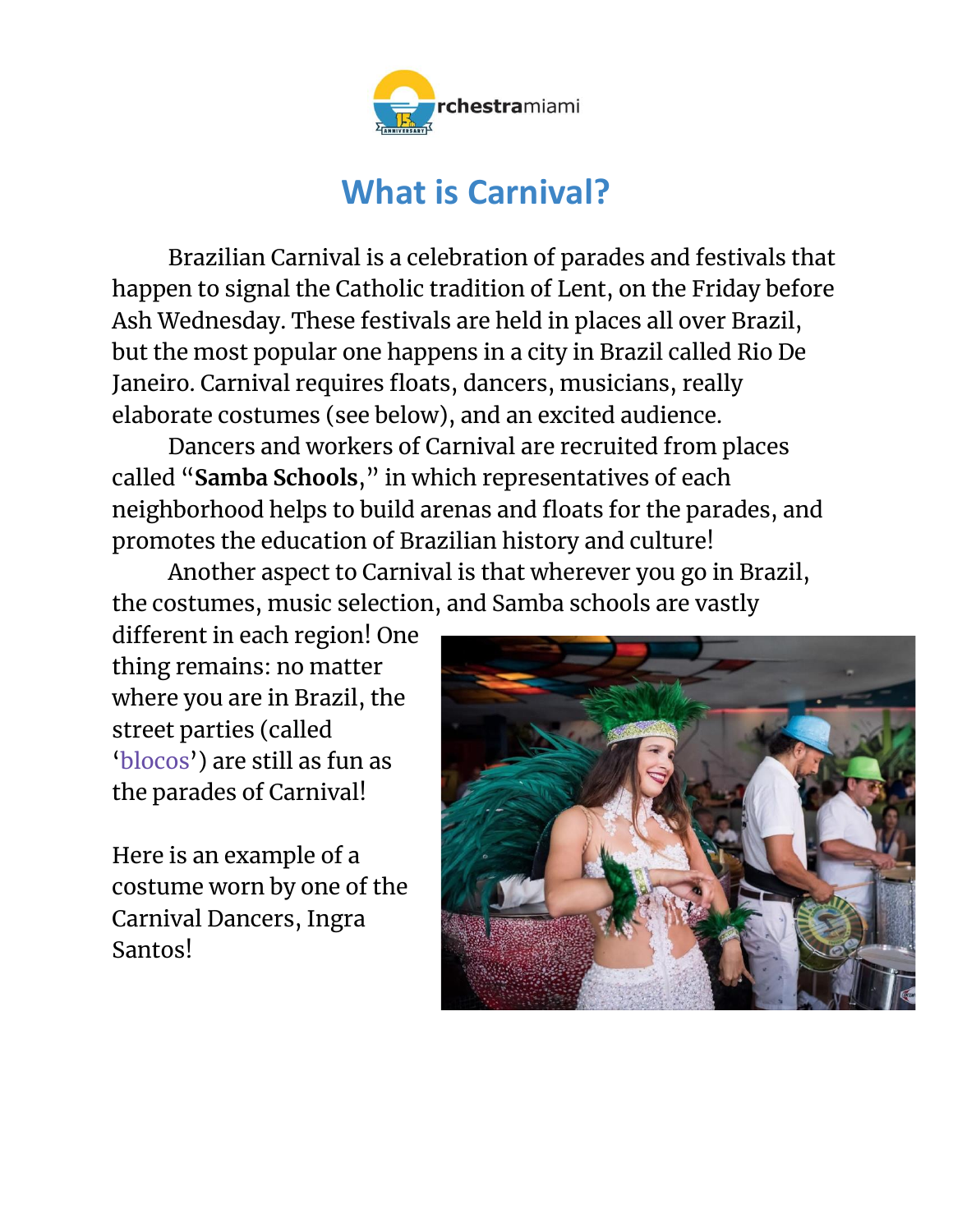

### THE MUSIC OF SAMBA

**Samba** is a type of music that comes from Brazil. Its origins date back to the 1600s in the state of Bahia, where African slaves would take folk music from the region and different types of drums (or **percussion**).

This early history then takes form in the 1900s, where the first recorded Samba song comes from Rio de Janeiro in 1917. This sparks all different variations of Samba, where different regions of Brazil would create their own versions using different percussion instruments, different styles of music, and different melodies.

A person who helped Samba regain popularity in the middle of the 20th century was Carmen Miranda, a well-known actress who sang Samba music and danced Samba in her movies. She was well known not only for her portrayal of Samba, but also for wearing a basket of fruit on her head!

Samba is a very versatile type of music! You can hear it in reggae, salsa, ballroom, and other Brazilian genres of music! Because the music is driven by the percussion, the sound becomes very versatile. You'll love it at first listen!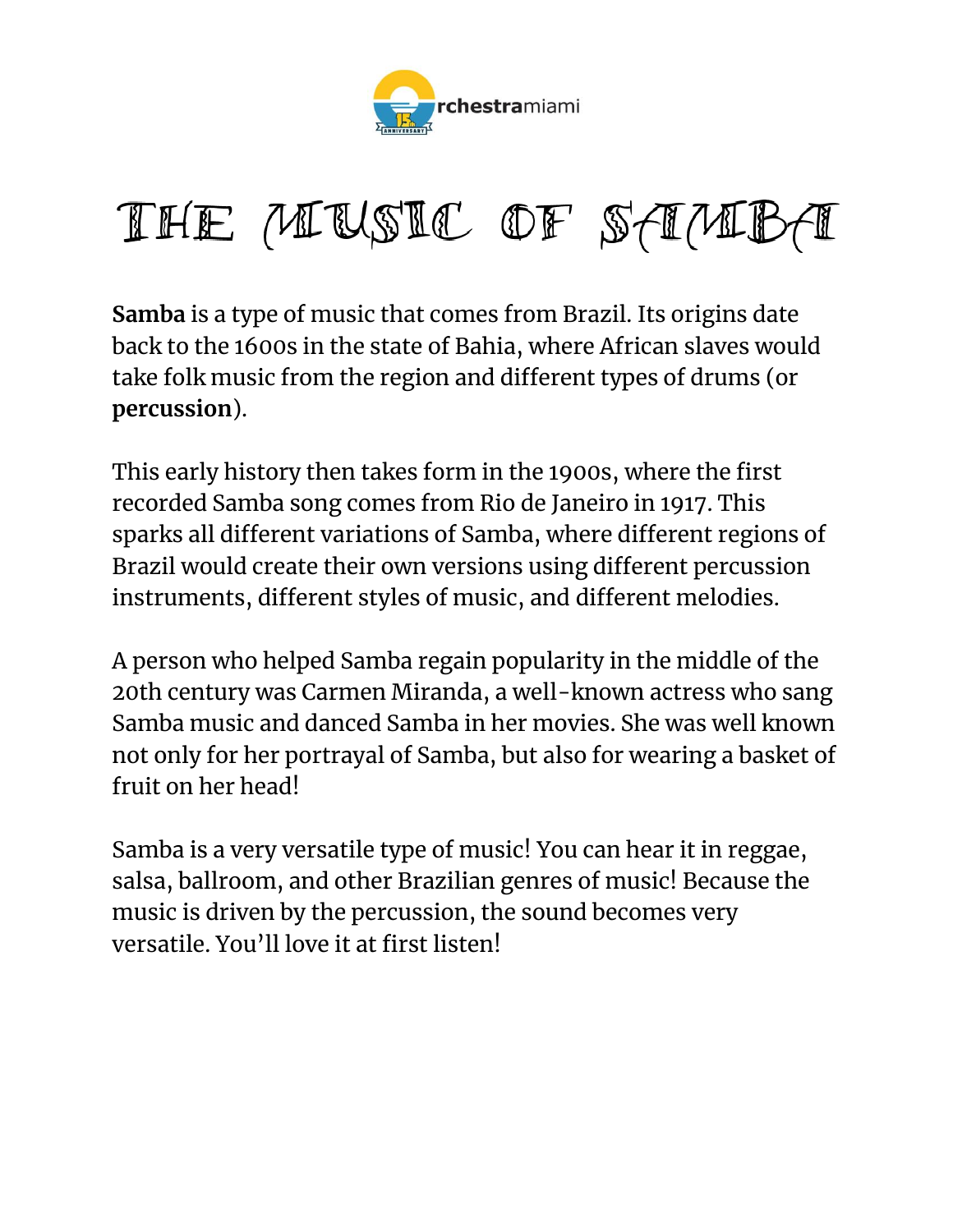



#### **What makes Samba music…Samba?**

- ★ **It requires a lot of percussion instruments!** Not only do you need percussion instruments like the wood block and tambourines, you also need instruments specific to Brazil (see: next page for all the different instruments). These percussion groups for Samba are called **baterias.**
- ★ **It requires call and response!** One person sings something, and either the second person (or chorus) calls back the same thing, or something in response. Samba is known for its call and response sounds.
- ★ **The beat is very unique!** Unlike other dances from Central America, South America, and the Caribbean Islands, this music uses a system of **2 beats per cycle,** unlike others that use **3 or 4 beats per cycle.** Examples of a type of music that uses 2 beats are a March and sometimes Reggae. Listen for that 2-beat cycle during our concert!
- ★ **Samba's use of chords is repetitive and simple!** When you play more than one note at the same time, you call this a **chord.** When the music of Samba plays, the chords are simple and keep repeating. Since chords are mainly used in music that accompanies the melody (called **harmony**), this makes this music focus more on rhythm and melody.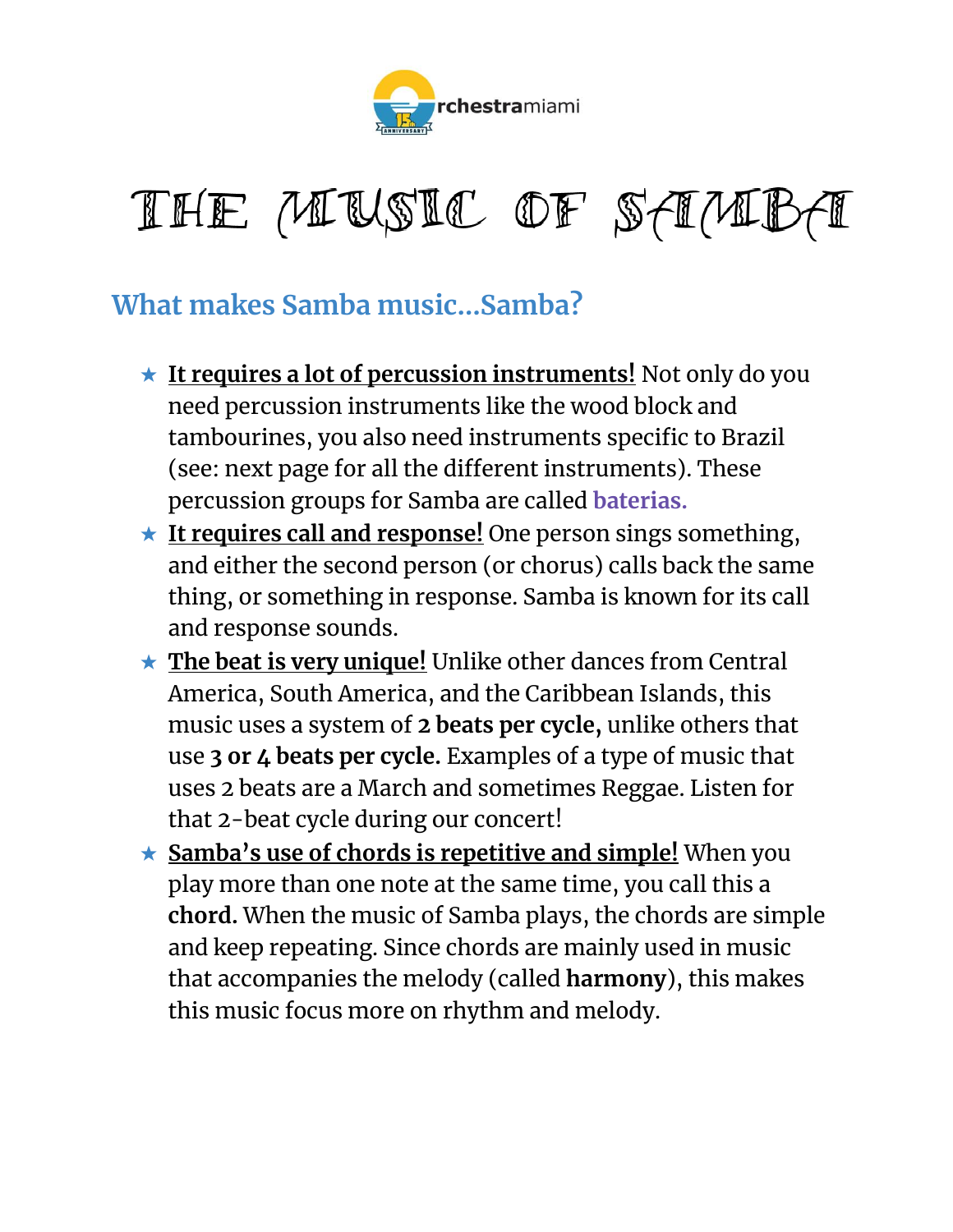

THE MUSIC OF SAMBA

#### **What do the percussion instruments look like?**



**Cuicas -** a smaller drum that the player can wear over their shoulder!

#### **Tamborim de Brasil-**

An instrument that looks like a snare drum, but it's smaller and uses a different type of mallet.





**Agogô -**

An instrument that has two different sizes of cones, one is higher and the other is lower.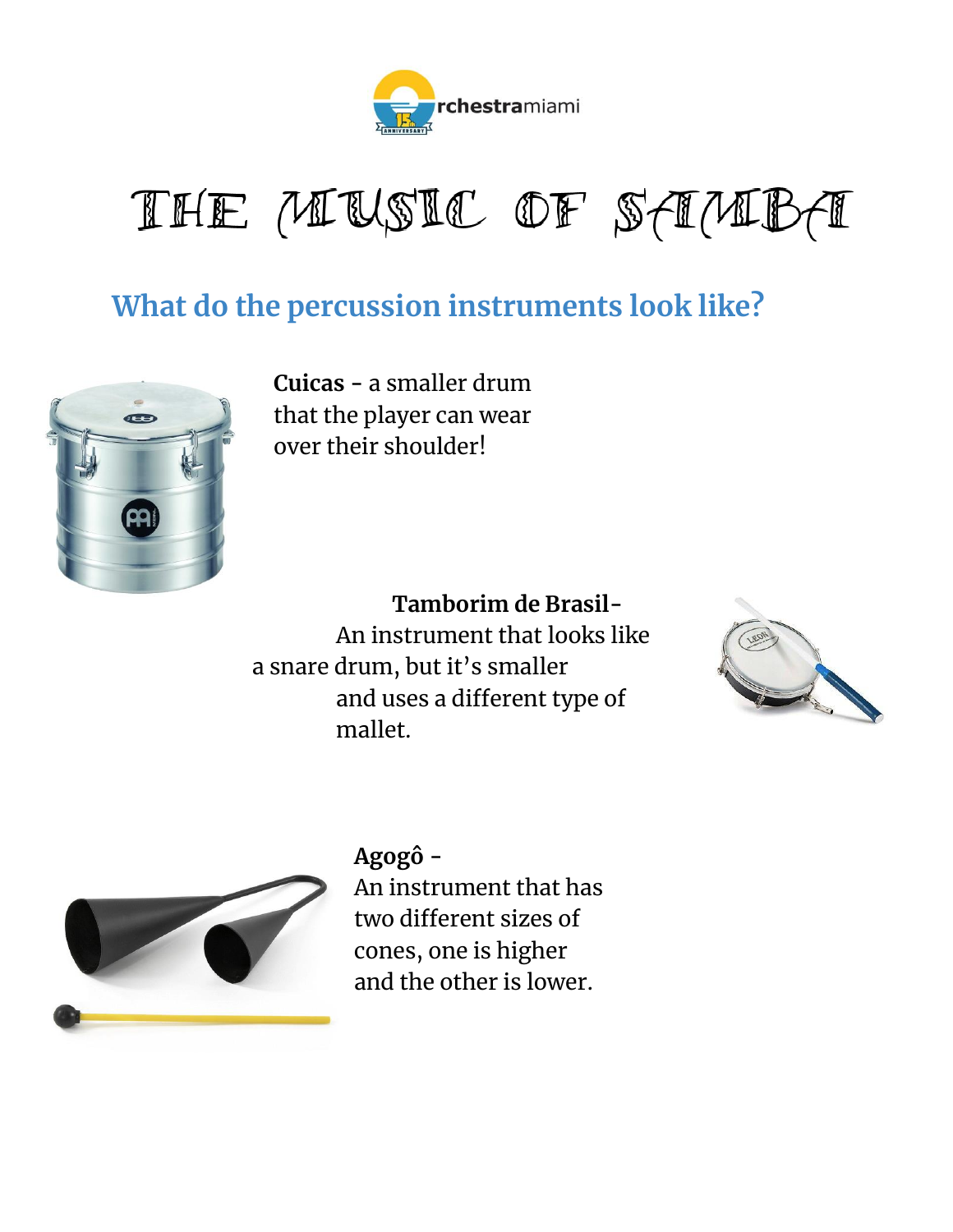

THE MUSIC OF SAMBA

**Chocalho-**A series of shakers put together on a steel frame or a wooden stick.



**Surdo -** A low sounding drum (bass drum).





#### **Ganza -** A shaker that's filled with pebbles, metal

balls, or beads.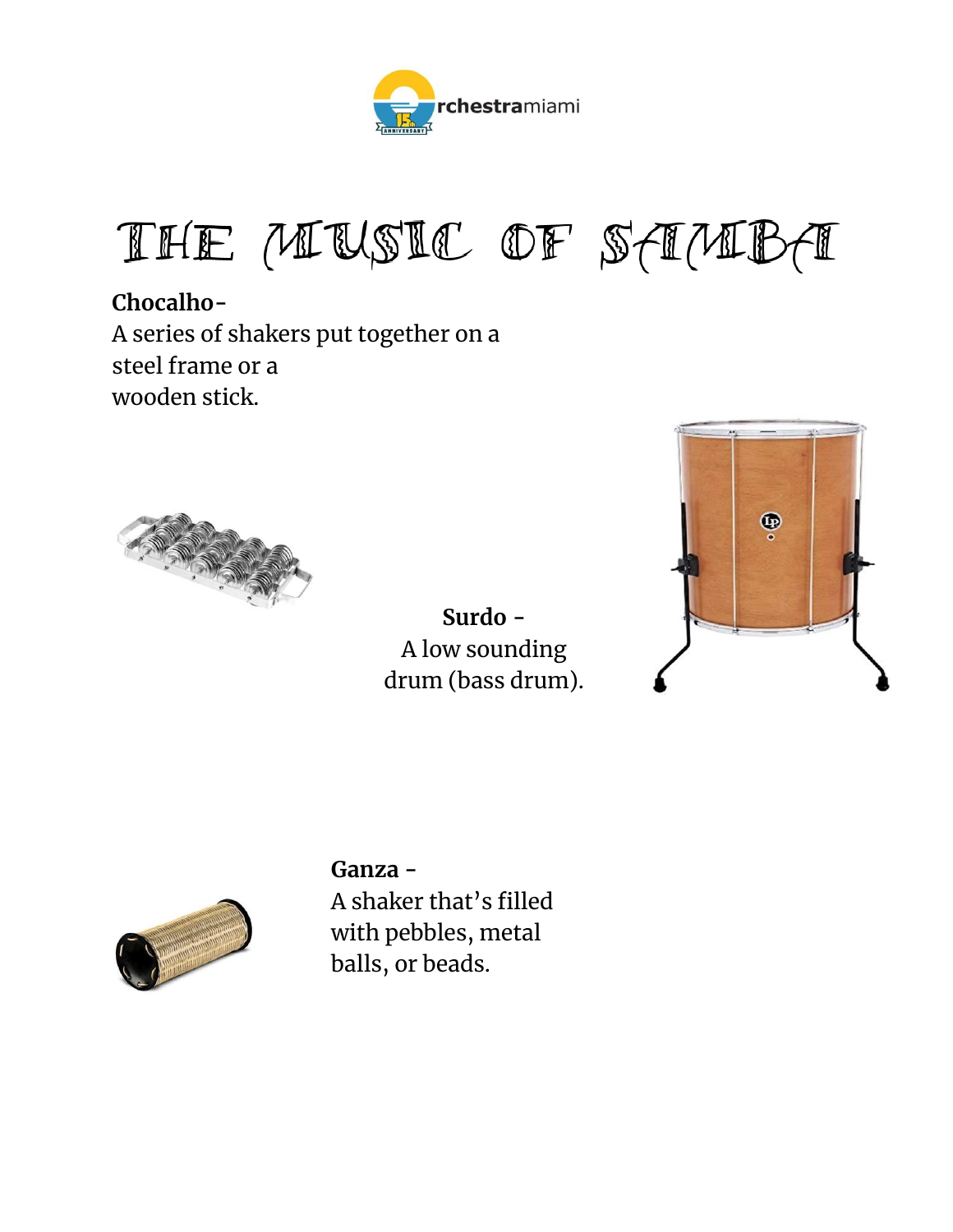

### CAPOEIRA: WIUSIC AND DANCE

#### **Capoeira: More Than Just a Song and Dance**

**Capoeira** is a martial art that combines self-defense, dance and music. Its origin story is that slaves in Brazil would practice this martial art to fool people into thinking they were dancing, but they were really learning how to fight and self-defense. They would learn to fight in secret in order to escape from slavery. While they were training, they would play music with lots of rhythm in order to fool the rest of the public while they were training.

Though Capoeira was banned for more than 30 years in the early 1900s, the Brazilian government made Capoeira an official part of Brazilian culture once it became popular outside of Brazil in the 1970s. Much of why capoeiristas wear white is so that the sport can be seen as "clean" and not as an acrobatic martial art for criminals.

A big part of Capoeira is the **roda -** the circle in which capoeiristas watch two people engage in combat with each other, swaying and kicking along with the music. The music is call and response, much like Samba, but though they have one instrument in common (the agogô), they are very different in practice.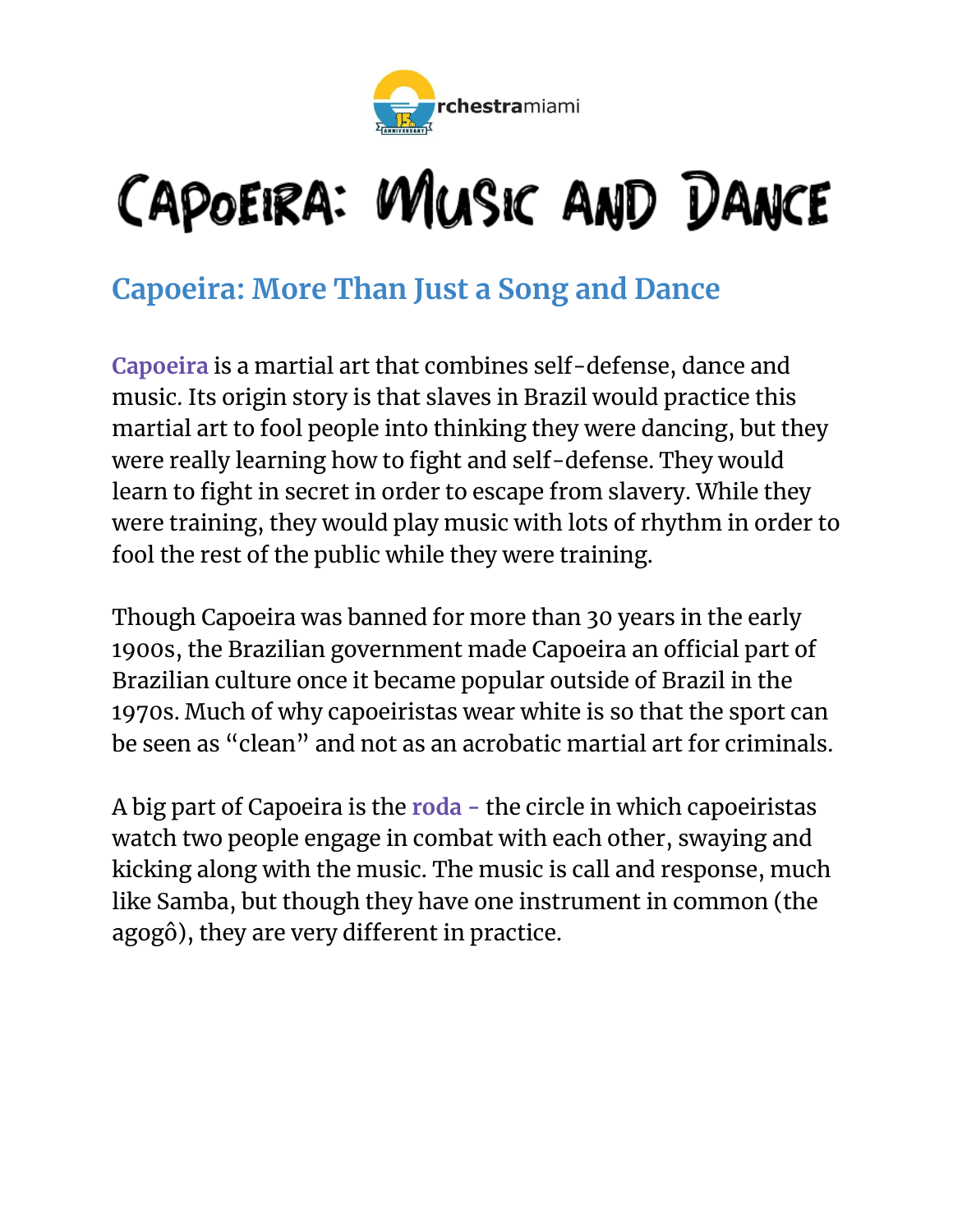

### CAPOEIRA: WIUSIC AND DANCE

**Capoeira: Some of the moves of Brazilian slaves WARNING: If you are interested in this style of movement, please seek a professional Capoeira instructor, and do NOT do this at home without one; it can cause serious injury.** 

- $\star$  Ginga swing. A capoeirista would start with one hand near their chin and put their other hand by the side. Their back leg would be parallel to their hips and the other leg would be lunged forward and back depending on where they move. This movement is by far the most diverse and the basis of all other moves done by capoeiristas.
- ★ Armada a kick. A capoeirista would spin their body while raising a leg as a kick that ends on the side.
- $\star$  Bençao a kick that pushes the capoeirista's opponent. Hands are in front of the face and body, while the capoierista's strong leg pushes forward directly in front of the body
- ★ Rasteira de frente a "sneaky" move in which a capoeirista would lunge to the ground and sweep another opponent's leg. It works as both a surprise attack but also as a way to go around the roda.
- $\star$  Macaco monkey. It is a back handspring and a capoeira staple, where it helps the capoeirista maintain balance in training.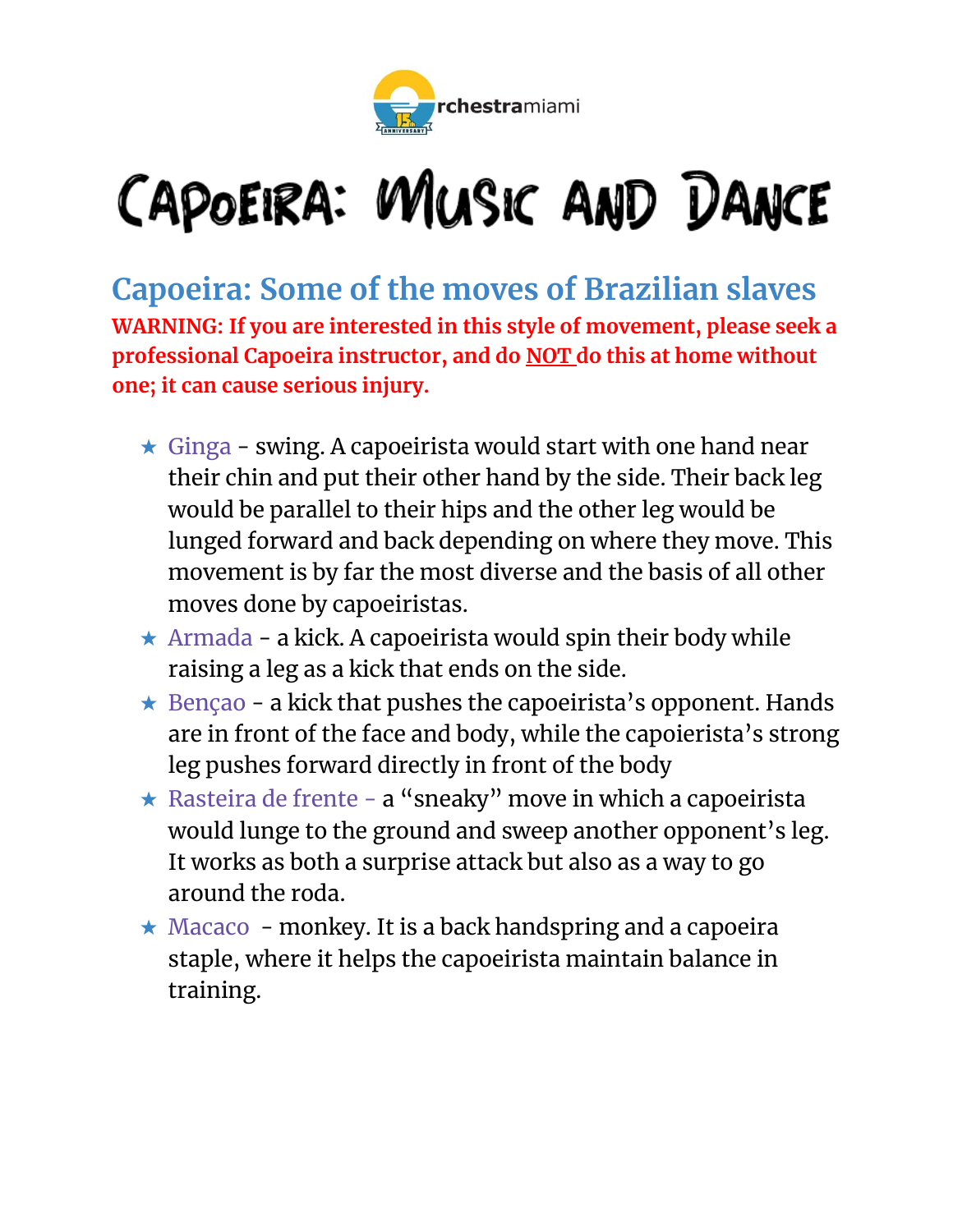

# LISTENING GUIDE

### **Here's what you're going to hear for Carnival!**

- ★ **Aqureala Do Brasil - Ary Barroso**
- ★ **Eu Sou O Samba - Alexandre Pires**
- ★ **Batucada Carioca - Baterio o lemé**
- ★ **Songs by Axe Bahia**
- ★ **Fuleiragem - Psirico**
- ★ **Dança Da Mãozinha - Tchakabum**
- ★ **Bafo Da Onça - Pérolas Do Pagode**
- ★ **Agua No Boca - Fundo De Quintal**
- ★ **Samba Diferente - Molejo**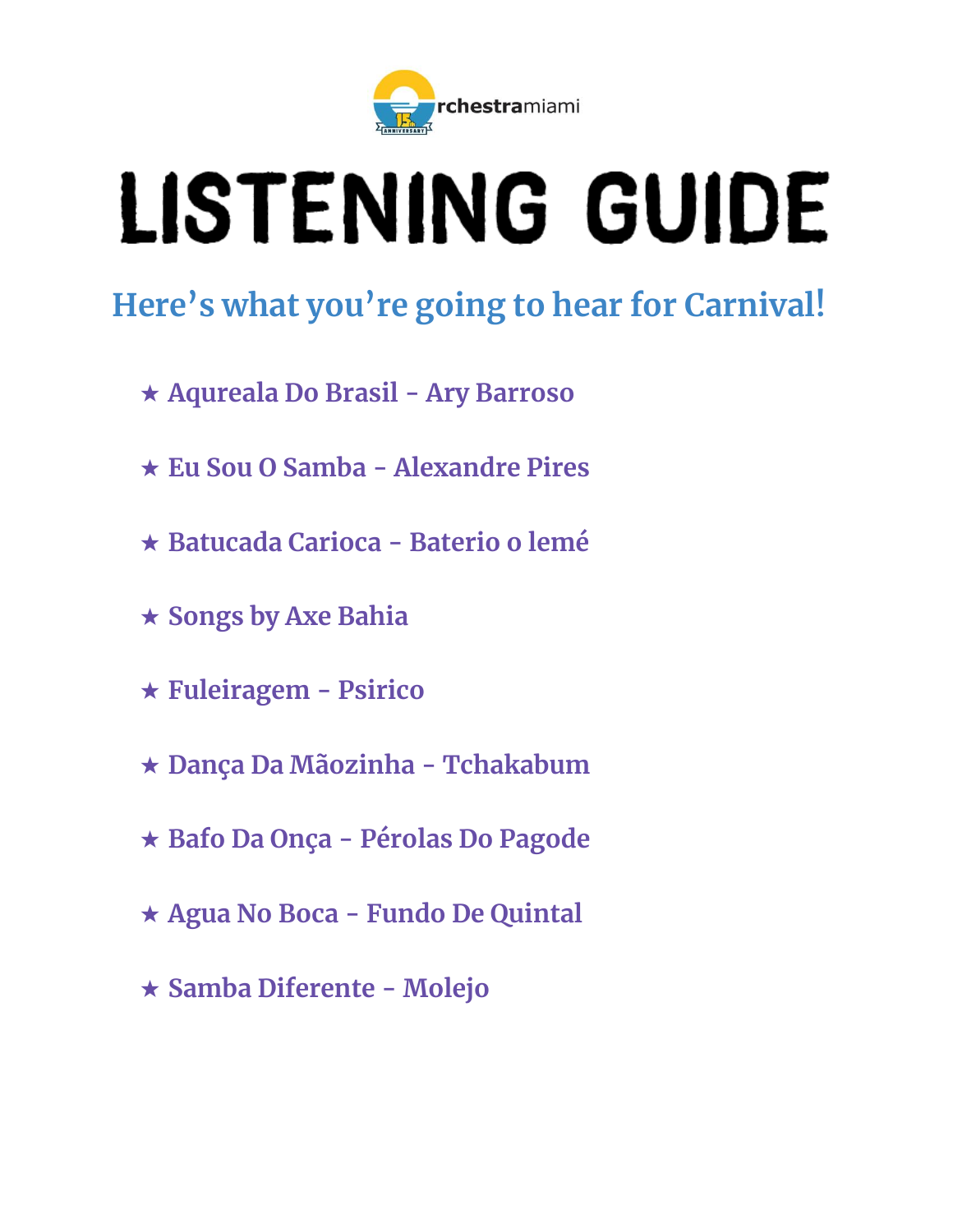

# EFORE THE CONCE

- $\star$  Everywhere in the world there are different types of music and dances. Where are you from, and what type of music and dance that celebrate your culture?
- ★ Do you know of another dance from a different country that you've heard? What is it?
- ★ Look at all the instruments for Samba music. Which one do you think would be the loudest? What about the quietest? Highest notes? Lowest?
- ★ **Percussion** means that any instrument that requires you to hit, shake, or scrape it. What are some other examples of percussion instruments you know? Hint: Adele, Lady Gaga, and Alicia Keys all play this one percussion instrument!
- $\star$  Slaves had to learn how to fight in secret in order to learn how to escape the bad world they were living in using Capoiera. What are some other examples of people learning to be strong and overcome their bad world?
- $\star$  From the Listening Guide on the previous page, what's a song you would like to continue learning more about?